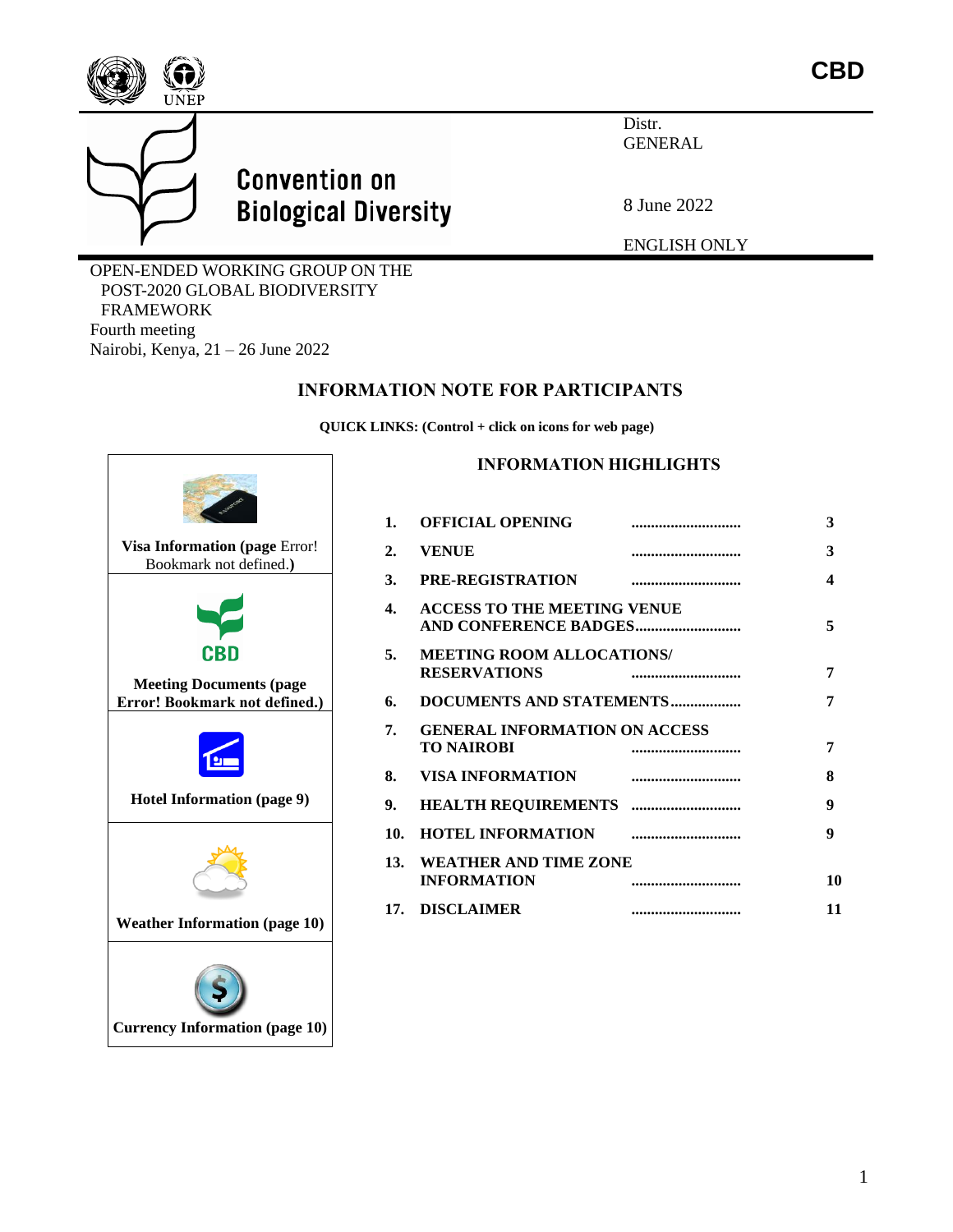#### \*\*\*\*\*\*\*\*\*\*\*\*\*\*\*\*\*\*\*\*\*\*\*\*\*\*\*\*\*\*\*\*\*\*\*\*\*\*\*\*\*\*\*\*\*\*\*\*\*\*\*\*\*\*\*\*\*\*\*\*\*\*\*\*\*\*\*\*\*\*\*\*\*\*\*\*\* Important: COVID-19 measures

# • All delegates on arrival will be required to present their Priority Pass as well as their COVID vaccine Certificate at the main entrance of the UNON compound.

- All delegates are required to wear a face covering in the venue at all times while in public spaces, and in the meeting room except when directly addressing the meeting. Face coverings are to cover the mouth and nose. (see section 4 for more details)
- No food or drinks (except bottled water) allowed in all meeting rooms.

\*\*\*\*\*\*\*\*\*\*\*\*\*\*\*\*\*\*\*\*\*\*\*\*\*\*\*\*\*\*\*\*\*\*\*\*\*\*\*\*\*\*\*\*\*\*\*\*\*\*\*\*\*\*\*\*\*\*\*\*\*\*\*\*\*\*\*\*\*\*\*\*\*\*\*\*\*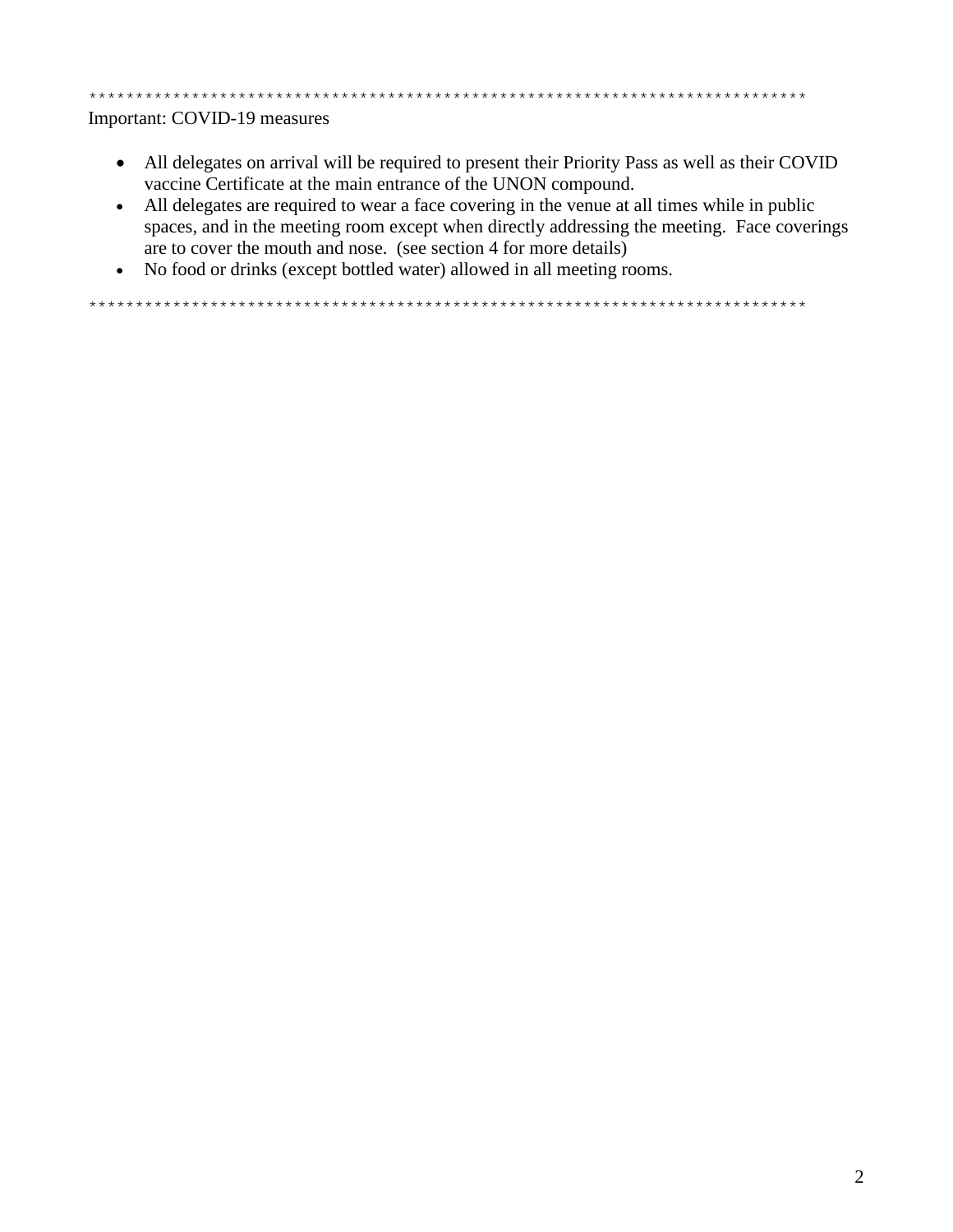#### **1. OFFICIAL OPENING**

The official opening of the Fourth meeting of the Open-ended Working Group on the Post-2020 Global Biodiversity Framework (WG2020-4) will take place at 10:00 a.m. on Tuesday, 21 June 2022. The formal sessions of the meeting will be held daily from **10:00 a.m. to 1:00 p.m**. and from **3:00 to 6:00 p.m**. For more information on the programme of work, please refer to the provisional annotated agenda, which is available on the Secretariat's web site at: <https://www.cbd.int/conferences/post2020/wg2020-04/documents>

The meeting will be preceded by a workshop on options to enhance the planning, monitoring, reporting and review mechanism (related to SBI-3 agenda item 9) and will start at 10:00 a.m. on 17 June to 18 June 2022 at the same venue, the room number will be provided on-site.

#### **2. VENUE**

The meeting will be held at:

#### **United Nations Environment Programme (UNEP)**

Conference Room 2 United Nations Office at Nairobi (UNON) United Nations Avenue, Gigiri P. O. Box 67578 Nairobi, Kenya Tel: +254-20-7621234 Fax: +254-20-7226886/ 7622624 Web site: <http://www.unon.org/>

Please note that traffic in Nairobi can be very congested, especially during rush hours, and that sufficient time should be allowed for transit to the meeting in the mornings.

#### **Please note that the time zone of the meeting will be Eastern Africa Time (EAT) which is GMT/UTC+3 hours.**

Early registration is encouraged. The meeting in Nairobi will be conducted in person. However, taking into account the ongoing pandemic measures, Parties and observers are encouraged to limit the number of their representatives present physically in Nairobi. To facilitate this, provision will be made to allow delegations from Parties and observers to follow the sessions of the meeting, both plenary and contact groups, virtually. Please note, however, that online participation will be limited to 'Viewer' mode only.

In addition, special arrangements will be made for any Party that is not able to participate physically in Nairobi due to travel restrictions. To allow sufficient technical planning for the meeting, Parties should inform the Secretariat immediately [\(secretariat@cbd.int\)](mailto:secretariat@cbd.int) if they foresee that it will not be possible, due to travel restrictions, for any member of their delegation to travel to Nairobi for the meeting.

Access to the venue will be restricted to comply with COVID-19 safety and social distancing measures, please see section 4 below for details.

As per the standard UN procedures, no food or drinks are permitted in the meeting rooms.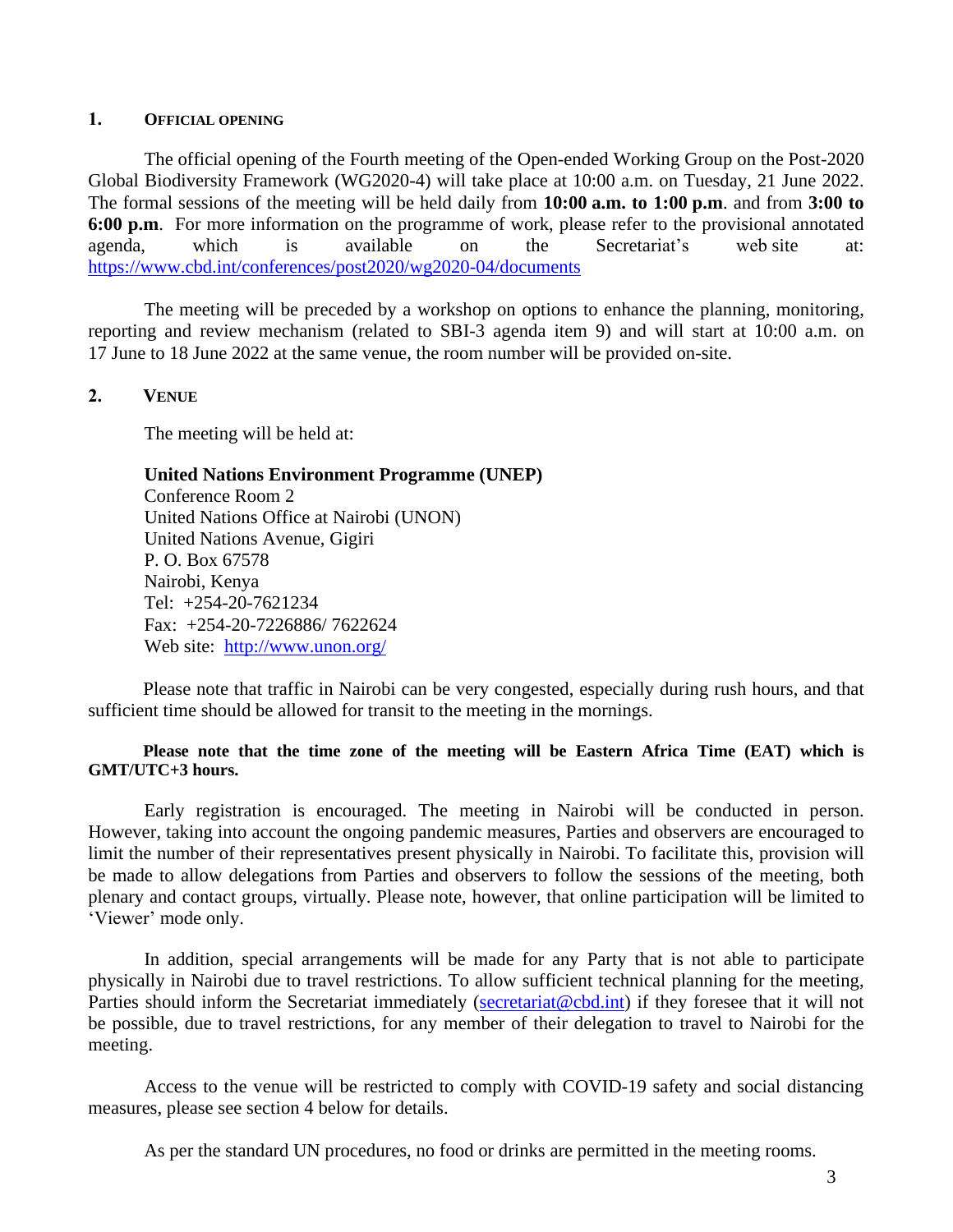#### **3. PRE-REGISTRATION**

#### **3.1 CONTRACTING PARTIES**

Registration of representatives from Contracting Parties is subject to the receipt by the Secretariat of an official letter of nomination for the meeting. The letter should be sent to the attention of the Executive Secretary at the address below, as soon as possible, preferably by 31 May 2022 and must indicate the names, titles and contacts of delegates attending the WG2020-4 meeting. Without an official nomination letter to attend the meeting, registration will not be possible.

Ms. Elizabeth Maruma Mrema Executive Secretary Secretariat of the Convention on Biological Diversity World Trade Centre 413 St. Jacques Street, Suite 800 Montreal, Quebec H2Y 1N9, Canada Fax:  $+1-514-288-6588$ E-mail: [secretariat@cbd.int](mailto:secretariat@cbd.int)

Pre-registration will facilitate the issuance of conference badges upon arrival on site, and the preparation of the list of participants. Participants who do not wish to have their coordinates appear on the list of participants for the meeting should inform the registration desk upon their arrival at the venue.

#### **3.2 OBSERVERS**

#### **3.2.1 STATES NOT PARTY TO THE CONVENTION**

Rule 6.1 of the rules of procedure applies to States not Party to the Convention that wish to be represented as observers in the meeting.

The registration of these representatives is subject to the receipt by the Secretariat of an official letter of nomination. The official letter of nomination must be received immediately to ensure registration in a timely manner, and must indicate the names, titles and contact details of the delegates to the WG2020-4 meeting.

The letter should be addressed to the Executive Secretary at the address indicated in item 3.1, above.

#### **3.2.2 THE UNITED NATIONS AND ITS SPECIALIZED AGENCIES**

Rule 6.1 of the rules of procedure also applies to the United Nations, its specialized agencies and the International Atomic Energy Agency, that wish to be represented as observers in the meeting.

The registration of these representatives is subject to the receipt by the Secretariat of an official letter of nomination. The official letter of nomination must be received immediately to ensure registration in a timely manner, and must indicate the names, titles, and contact details of the delegates to the WG2020-4 meeting.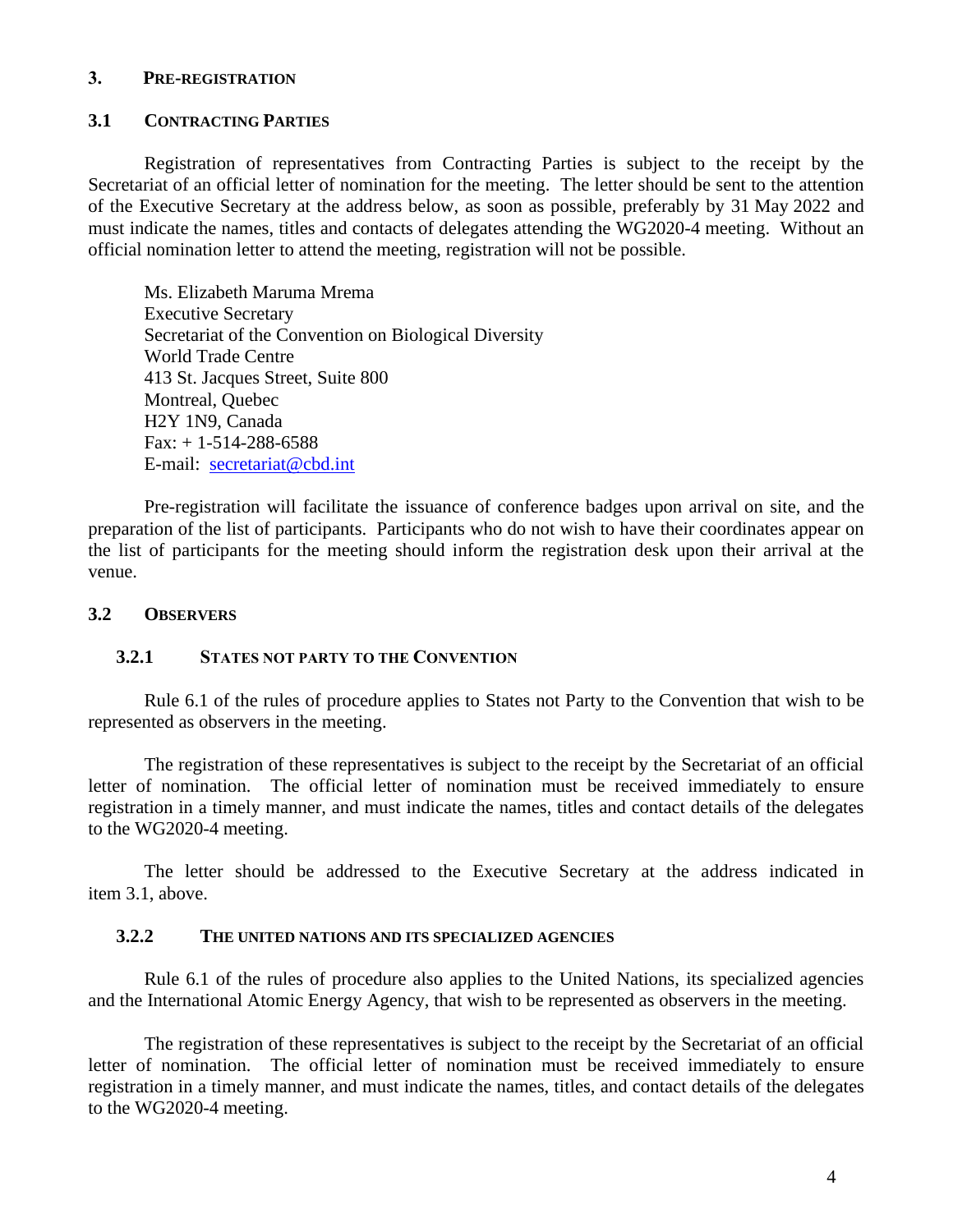The letter should be sent to the attention of the Executive Secretary at the address indicated in item 3.1, above.

Please note that pursuant to rule 6.2 of the rules of procedure, these observers may participate in the meeting, without the right to vote, unless at least one third of the Parties present at the meeting object.

#### **3.2.3 GOVERNMENTAL AND NON-GOVERNMENTAL BODIES OR AGENCIES QUALIFIED IN THE FIELDS OF BIODIVERSITY CONSERVATION AND SUSTAINABLE USE**

Rule 7.1 of the rules of procedure applies to bodies or agencies qualified in the fields of biodiversity conservation and sustainable use wishing to be represented as observers in the meeting.

The registration of these representatives is subject to the receipt by the Secretariat of an official letter of nomination. The official letter of nomination must be received immediately to ensure registration in a timely manner.

The letter, to be sent to the attention of the Executive Secretary at the address indicated in item 3.1 above, must take the form of an official letter from the Chief Executive or Head of the organization, and must indicate the names, titles and contact details of the delegates to the meeting.

Please note that pursuant to rule 7.2 of the rules of procedure, these observers may participate, without the right to vote, in the proceedings of the meeting in matters of direct concern to the body or agency they represent unless at least one third of the Parties present at the meeting object.

#### **3.3 PRIORITY PASS**

After validation of registration by the Secretariat, a Priority Pass will be issued by e-mail to all pre-registered participants. Please present the Priority Pass and passport/photo identification card at the registration counter at the venue; this will accelerate the obtention of your conference badge.

#### **4. ACCESS TO THE MEETING VENUE AND CONFERENCE BADGES**

- Upon arrival at the Gigiri Security gate of the UNON compound, each delegate will be required to present their priority Pass and will then be directed to the registration counter.
- At the registration counter, you will be asked to present the following two documents:
	- Your Priority pass, and Photo ID (Passport preferably)
	- Any of the following Covid Certificates:
		- Kenyan COVID vaccination certificate through [https://globalhaven.org/;](https://globalhaven.org/)
		- All WHO approved vaccines; Sputnik, and Abdalla Vaccines
		- A certificate of proof of recovery from COVID in the last 90 days.

Each delegate will then receive an adequate number of self-test kits and masks, and will be asked to administer the first test in a nearby assigned area, before passing the badge scanning gate.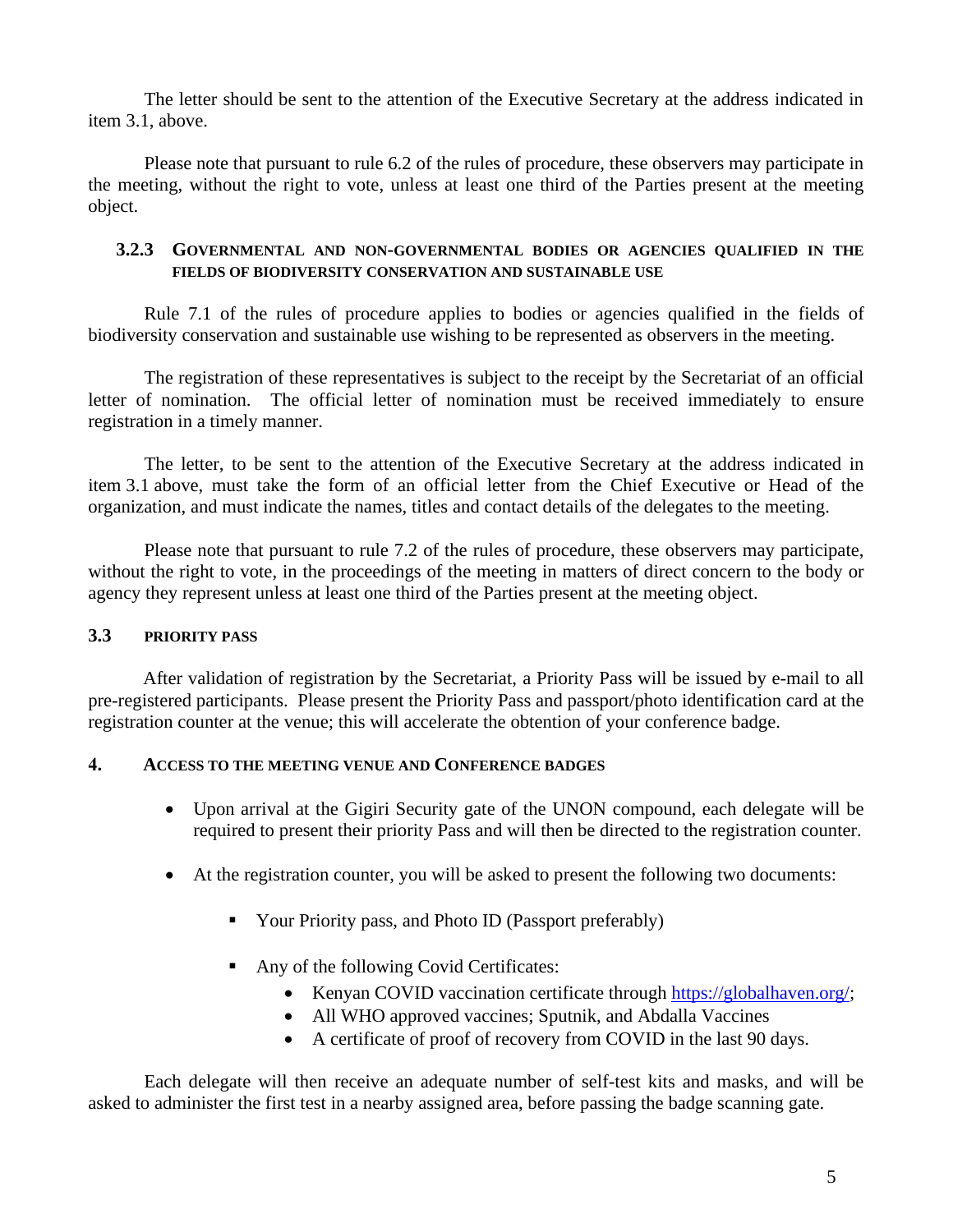Negative test result will need to be shown to security personnel at badge scanning checkpoint to gain access to the premises.

Daily access to the meeting venue is subject to the presentation of a valid conference badge and negative COVID test. Each delegate will be required to daily self-administer the test prior to arrival

Conference badges must be worn at all times and will be closely monitored for the security and safety of all participants. Any loss of a badge should be reported immediately to the registration counter.

If your test is positive, you will be asked to isolate and inform the Secretariat at [covid@cbd.int.](mailto:covid@cbd.int)

COVID requirements can be found at the following link: [https://kcaa.or.ke/sites/default/files/covid-](https://kcaa.or.ke/sites/default/files/covid-19/documents/COVID19_TRAVEL_REQUIREMENTS_18.3.2022.pdf)[19/documents/COVID19\\_TRAVEL\\_REQUIREMENTS\\_18.3.2022.pdf](https://kcaa.or.ke/sites/default/files/covid-19/documents/COVID19_TRAVEL_REQUIREMENTS_18.3.2022.pdf)

You must upload your COVID vaccination certificate in order to enter Kenya and the information can be found at the following link: <https://globalhaven.org/>

#### Meeting room access badges

Access to all meeting rooms will be limited to registered CBD conference badge holders who have administered the self-covid test daily.

There is no limit on number of representatives per delegation to access the venue. However, due to meeting room space limitations and to ensure compliance with COVID measures and social distancing guidelines, there will be a need to limit number of participants to access the meeting room (used for plenary and contact group) at any one time.

As such, "meeting room access badges" will be distributed per delegation, the limit is currently **two per Party**, and **one per UN and IGOs**. For all other observers, information will be determined at a later time, after the Secretariat has the final number of registered organizations.

It should be noted that there will be an overflow room in the venue, where Plenary will be broadcasted in the six UN languages, which will be open to all registered delegates.

The "meeting room access badges" will be given to the first registered delegate from each Party or Organization. They are labelled with Parties or Organization names, must be managed and shared/interchanged within each delegation (but cannot be transferred between delegations). Forgotten or misplaced access badges will not be reissued.

### Registration hours

The registration counter will be operational as per the following schedule:

- **16 to 25 June 2022 from 8:00 a.m. to 4:30 p.m.**
- **26 June 2022 from 8:30 a.m. to 1:00 p.m.**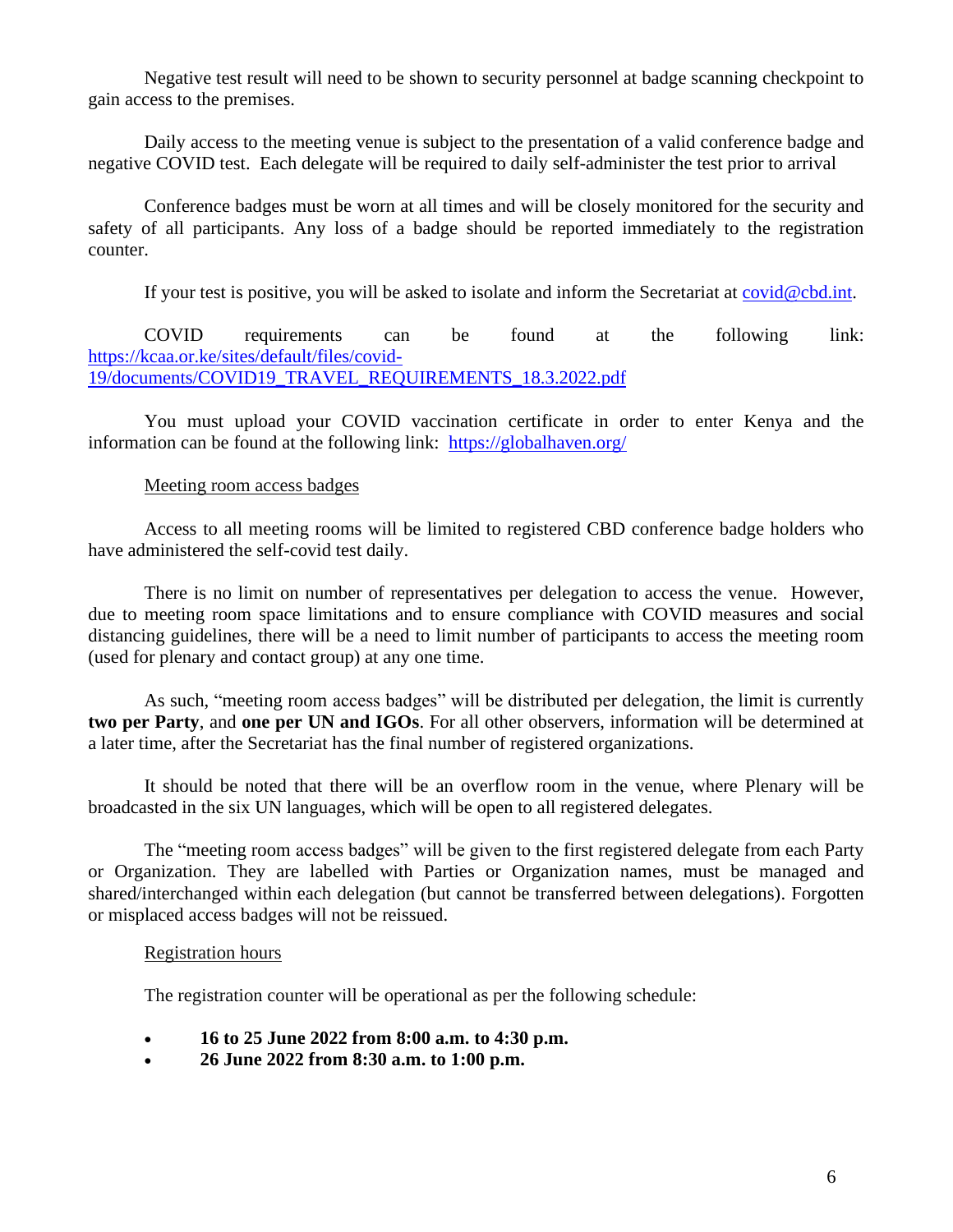## **5. MEETING ROOM ALLOCATIONS/RESERVATIONS**

Information pertaining to room allocations for the plenary as well as for the regional and other groups will be clearly displayed on monitors within the meeting venue.

Meeting rooms are available for groups starting on 20 June 2022 from 10:00 a.m. to 6:00 p.m. and continuing every day **from 8:00 a.m. to 9:45 a.m**. For any other use outside these time slots, the access to the meeting rooms needs to be confirmed, on a daily basis. Requests, prior to the start of the meeting, can be submitted to Lisa Pedicelli [\(lisa.pedicelli@cbd.int\)](mailto:lisa.pedicelli@cbd.int).

## **6. DOCUMENTS AND STATEMENTS**

### **6.1 DOCUMENTS**

In order to minimize the environmental footprint of the meeting and in line with the UN policy towards greener meetings, participants are kindly reminded to bring their own copies of the meeting documents, or to use paperless versions, as there will be no hard copies of documents available for distribution.

Documents are available on the following web page:



### **6.2 STATEMENTS**

To assist with the interpretation process, delegates wishing to make interventions during official sessions of the meeting are strongly urged to upload their statement **at least 1 hour in advance of delivery.**

The statement should include the following information in its header and filename:

- 1- Party/organization name;
- 2- Identify session of intervention: Plenary;
- 3- Date and time of intervention;
- 4- Agenda item number.

## **Statement uploading**

Please go to the WG2020-4 home page: [https://www.cbd.int/conferences/post2020/wg2020-](https://www.cbd.int/conferences/post2020/wg2020-04/documents) [04/documents](https://www.cbd.int/conferences/post2020/wg2020-04/documents)

Click on the "upload statements" tab

You may upload your statement in several languages and if necessary, revised statements. Please upload each file separately.

When Parties are submitting a Regional Statement, please check the box 'Regional Group' statement, then select your region in the drop-down menu.

# **7. GENERAL INFORMATION ON ACCESS TO NAIROBI**



Nairobi is serviced by the Jomo Kenyatta International Airport (17 kms from the Nairobi city centre). The meeting venue is located in Gigiri at the United Nations office at Nairobi (UNON) / UNEP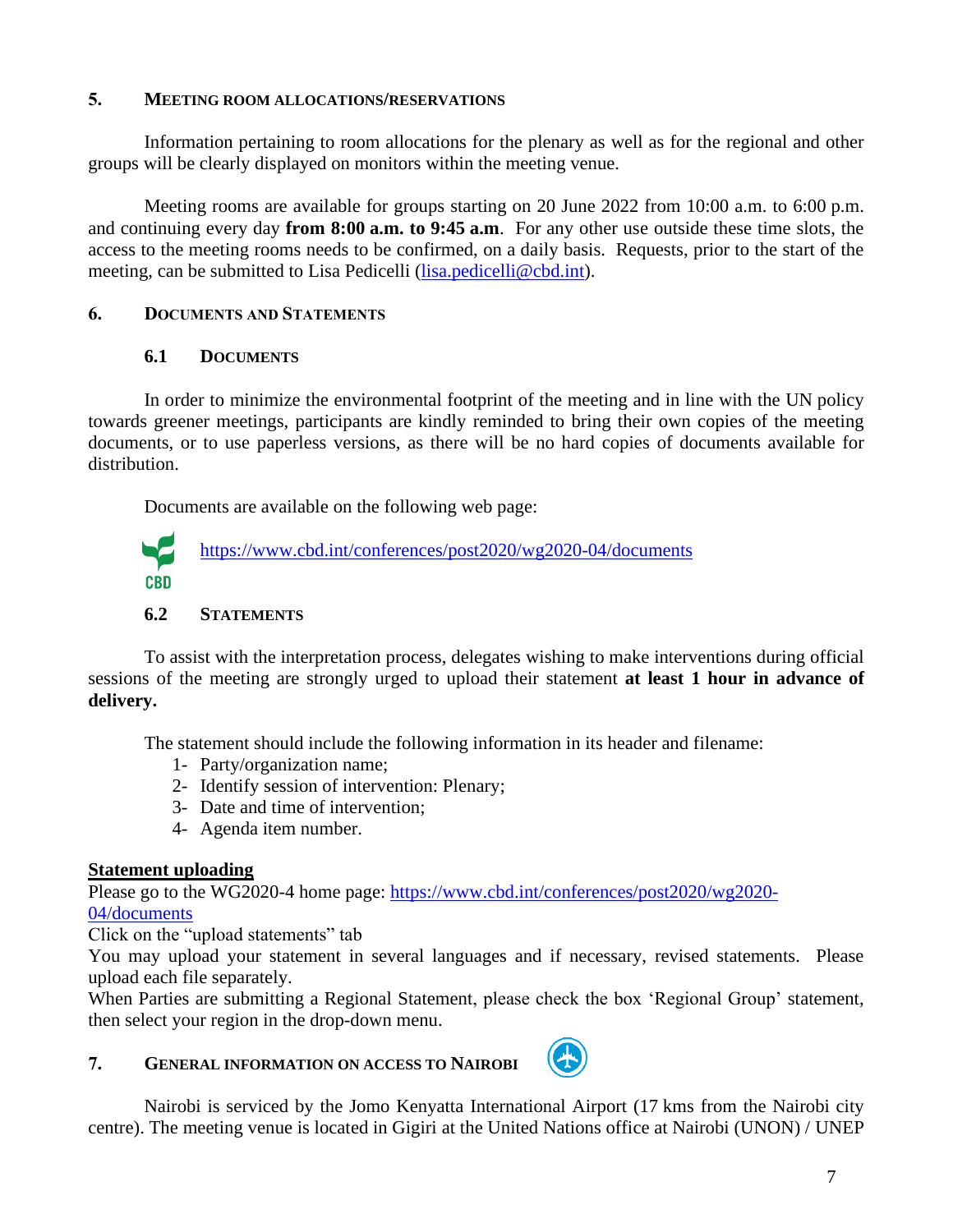Headquarters, outside the city centre of Nairobi, Kenya. The distance from the airport to the UNON is about 27 kms and takes approximately 55 minutes.

Taxis are available at the airport; please use an official airport taxi. Agree on the price before departing and please be advised that the use of a taxi is the only way into the city from 10:00 p.m. to 6:00 a.m. The journey should take approximately 30 minutes depending on traffic.

Some hotels offer shuttle service to and from the airport at a cost, participants should enquire when making their reservations.

#### **8. VISA INFORMATION**



Participants from countries listed below do not require a visa; all other participants require an entry visa either an e-visa or a referred visa for Republic of Kenya. All are strongly advised to contact the nearest Kenyan diplomatic or consular mission **as soon as possible** in order to secure the required entry visa in a timely manner, prior to departure.

Information on visa requirements can be found on the web site of the Department of Immigration Services of the Ministry of the Interior and Coordination of National Government the Republic of Kenya at the following link: http://www.immigration.go.ke/

Visa application for many countries is available online at the following link: <https://evisa.go.ke/evisa.html>

| <b>Bahamas</b>     | Jamaica                      | San Marino                   |  |
|--------------------|------------------------------|------------------------------|--|
|                    | Kiribati                     |                              |  |
| <b>Barbados</b>    |                              | Seychelles                   |  |
| <b>Belize</b>      | Lesotho                      | Sierra Leone                 |  |
| <b>Botswana</b>    | Malawi                       | Singapore                    |  |
|                    | Malaysia*                    | Solomon Islands              |  |
| Brunei Darusssalam | Maldives                     | South Africa*                |  |
|                    | Mauritius                    | South Sudan                  |  |
| Burundi            | Mozambique                   | Tanzania, United Republic of |  |
| Cyprus             | Namibia                      | Tonga                        |  |
| Dominica           | Nauru                        | Trinidad and Tobago          |  |
| Eswatini           | Papua New Guinea             | Tuvalu                       |  |
| Ethiopia           | Rwanda                       | Uganda                       |  |
| Fiji               | <b>St-Kitts and Nevis</b>    | Vanuatu                      |  |
| Gambia             | St. Lucia                    | Zambia                       |  |
| Ghana              | The<br>St.<br>Vincent<br>and | Zimbabwe                     |  |
|                    | Grenadines                   |                              |  |
| Grenada            | Samoa                        |                              |  |

Countries whose nationals do not require visas to enter Kenya – visa exempt (from the web site of the Government of Kenya)

**\*** Less than 30 days stay.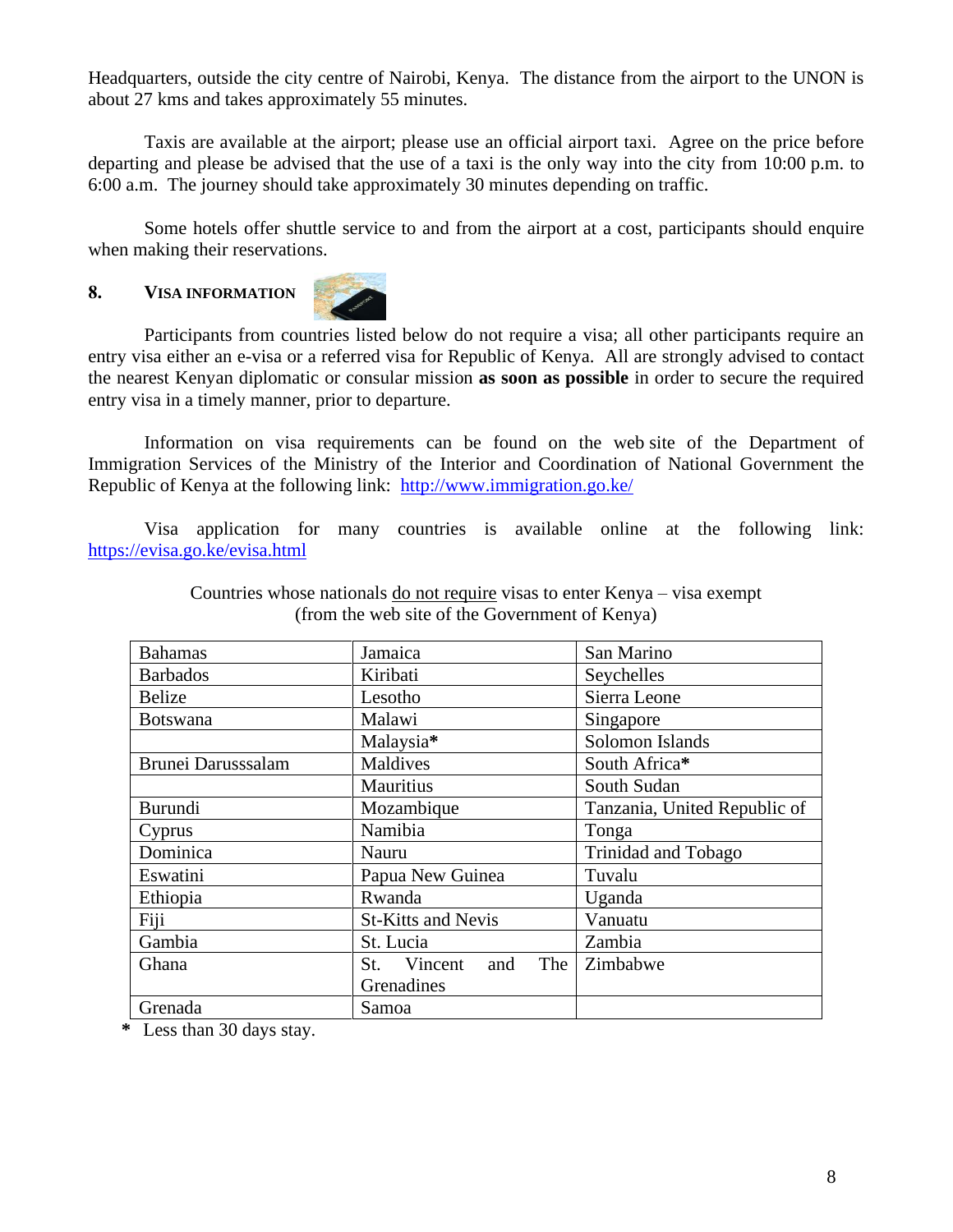Information on the list of relevant Kenyan diplomatic/consular missions abroad, is available on the web site of the Ministry of Foreign Affairs of the Republic of Kenya at: <http://www.mfa.go.ke/>

To facilitate the issuance of visas, the Secretariat will issue upon request invitation letters to be attached to the visa applications.

# **9. HEALTH REQUIREMENTS**

The International travel, health and vaccination requirements for travel to Kenya can be obtained from the web site of the Centre for Disease Control and Prevention (CDC) at: [https://wwwnc.cdc.gov/travel/destinations/traveler/none/kenya.](https://wwwnc.cdc.gov/travel/destinations/traveler/none/kenya) There are several vaccinations that are recommended and some are required.

A yellow fever vaccination certificate is required from travellers over one year of age coming from countries with risk of yellow fever transmission. The cities of Nairobi and Mombasa have lower risk of transmission than rural areas.

Risk of Malaria exists throughout the year in the whole country, including game parks, the city of Nairobi and in the highlands at altitudes above 2,500 m of Central, Eastern, Nyanza, Rift Valley and Western provinces.

Please note that tap water is not safe to drink in Kenya, however, bottled water is readily available.

For more information, please consult a medical professional with regard to the vaccination requirements for your travel. Please ensure that you have travel insurance.

## <span id="page-8-0"></span>**10. HOTEL INFORMATION**

All participants are requested to make their own hotel arrangements. A list of hotels and guest houses in Nairobi and Gigiri are available on UNON's web site at the following link: [https://dcs.unon.org/sites/default/files/2020-](https://dcs.unon.org/sites/default/files/2020-08/Nairobi%20Hotels%20and%20Guesthouses%202020.pdf) [08/Nairobi%20Hotels%20and%20Guesthouses%202020.pdf.](https://dcs.unon.org/sites/default/files/2020-08/Nairobi%20Hotels%20and%20Guesthouses%202020.pdf)

Further information on hotels in Nairobi is available at the following web site:

[www.magicalkenya.com](http://www.magicalkenya.com/)



# **11. PAYMENT OF THE DAILY SUBSISTENCE ALLOWANCE (DSA)**

The DSA will be disbursed to sponsored participants on the first day of the meeting in the form of a prepaid credit card. For identification purposes, these participants are kindly requested to bring their passports and boarding passes. These will be photocopied and returned to participants during the workshop. It is advisable that participants have some cash at hand to cover expenses that may occur between their arrival and the moment at which they are provided with the prepaid credit card from which they will access their DSA.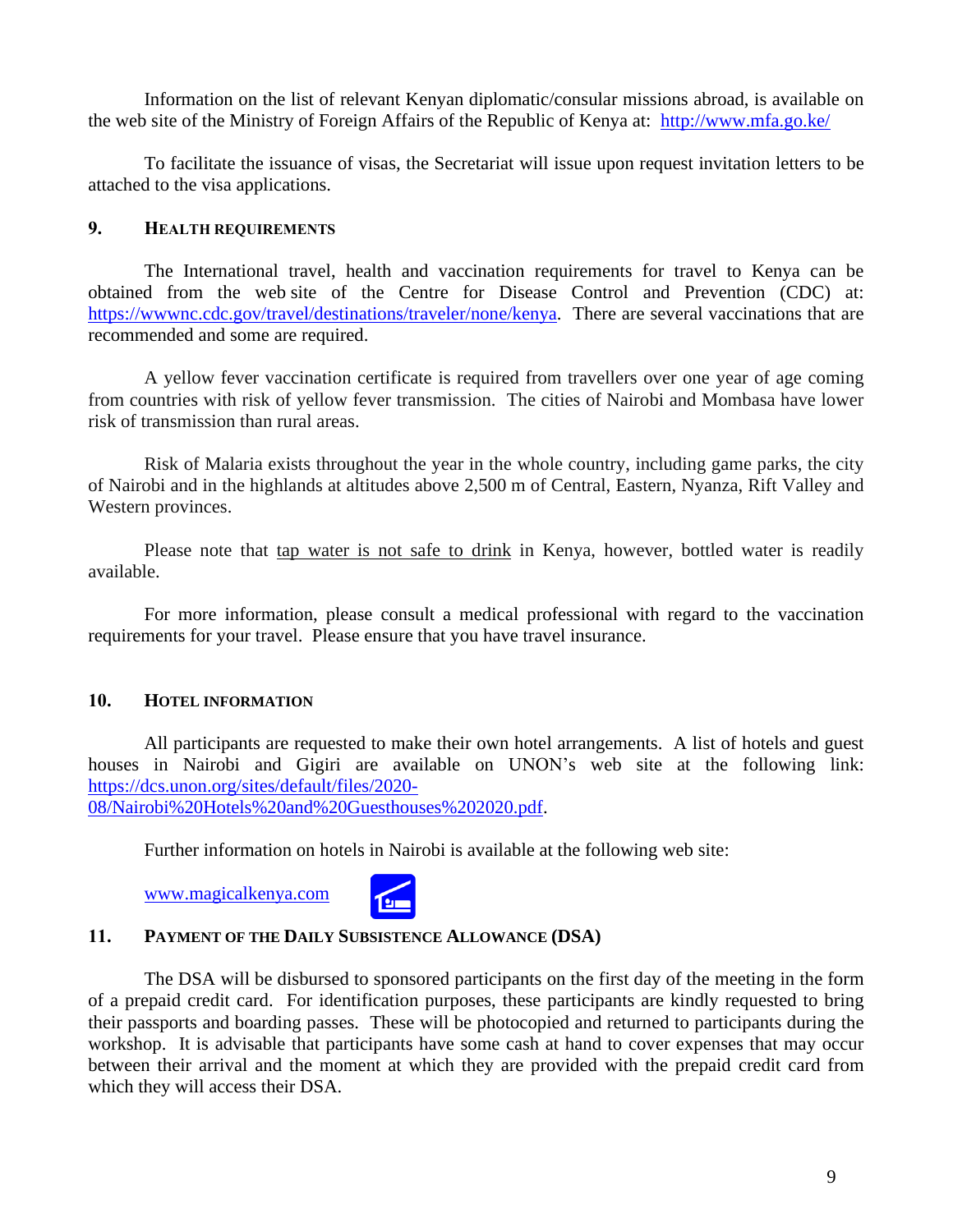#### **12. OFFICIAL LANGUAGES**

There are two official languages in Kenya which are Swahili and English.

# <span id="page-9-0"></span>**13. WEATHER AND TIME ZONE INFORMATION**



In June, temperatures in Nairobi usually range between a maximum of  $+22^{\circ}C$  in the daytime and a minimum of  $+10^{\circ}$ C at night. Please bring appropriate clothing for cool weather. Current weather conditions in the area can be found at: [http://worldweather.wmo.int/en/city.html?cityId=251.](http://worldweather.wmo.int/en/city.html?cityId=251)

The standard time zone will Eastern African time (EAT) and is equivalent to GMT/UTC +3 hours.

### **14. ELECTRICITY**

The electrical currents in Kenya are 240 Volts, 50 Hertz as shown in the illustration below.



<span id="page-9-1"></span>The currency in Kenya is the Kenyan Shilling (Ksh) (KES). The current exchange rate as at 2 May 2022 is US  $$1 = 115.79$  Ksh and  $$1 = 122.08$  Ksh. Most hotels offer currency exchange facilities as well as banks in major centres are open from 9:00 a.m. to 3:00 p.m. and at Jomo Kenyatta International Airport which is open daily from 7:00 a.m. to midnight. ATM machines are also available country wide, including two ATM machines at UNON (venue). Major credit cards are accepted.

## **16. GENERAL SAFETY RULES FOR TRAVELLERS TO KENYA**

General security advice for Nairobi provided by the United Nations Office for Nairobi (UNON) can be accessed at this link: <https://dcs.unon.org/node/75>

Exercise increased caution in Kenya due to crime, terrorism and kidnapping.

- Stay alert in locations frequented by tourists/foreigners.
- Always carry a copy of your passport and visa (if applicable). Keep original documents in a secure location.
- Do not physically resist any robbery attempt.
- Monitor local media for breaking events and be prepared to adjust your plans.
- Make contingency plans to leave the country in the event of an emergency.
- Review the [Crime and Safety Report](https://www.osac.gov/Pages/ContentReportDetails.aspx?cid=25693) for Kenya.

Avoid travel in the areas within 100 kms of the following borders: Somalia, Ethiopia and South Sudan. Also, avoid travel to the areas of Eastleigh and Kibera neighbourhoods of Nairobi.

For more specific security advice both before and during the workshop, please check your national Foreign Office travel advisory for Kenya.